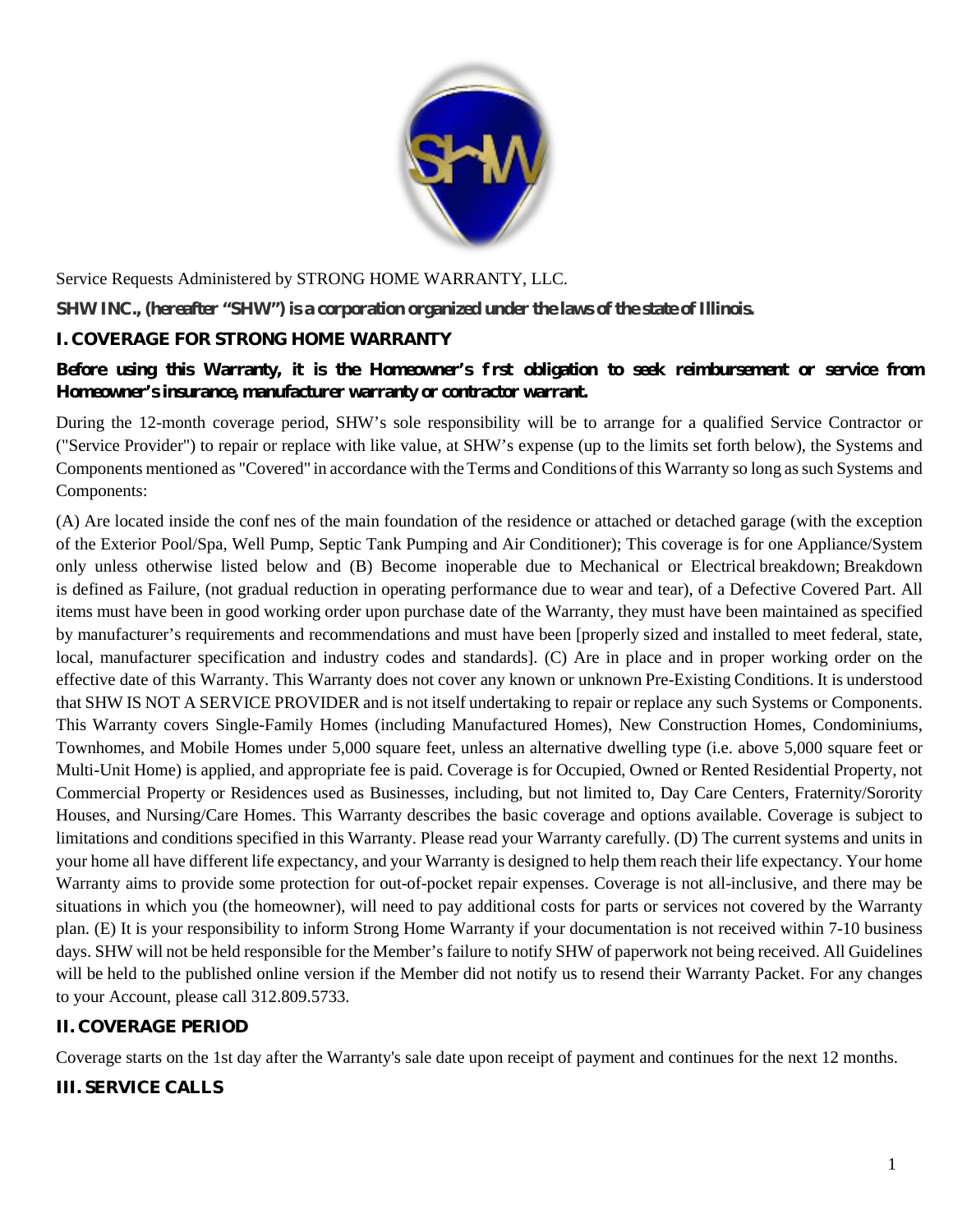#### SHOULD YOU NEED SERVICE, PLEASE READ YOUR COVERAGE CAREFULLY AND THEN PLACE YOUR CALL

OR SEND AN ONLINE REQUEST TO – On www.stronghomewarranty.com, select Contact Us, email: claims@stronghomewarranty.com, or call 312.809.5733 or connect through our app. (A) You or your Agent (including previously approved Tenant) must notify SHW of any breakdown immediately upon discovery and this must be during the coverage Period. SHW will accept Service order through our App 24 hours a day and 7 days a week. Those Service Requests will be assigned between 8am-5pm central M-F. Notice of any Malfunction must be given to SHW prior to expiration of this Warranty, SHW must also have all pertinent information and a Case Number assigned to this Service Request for it to be valid. Throughout the service effort, SHW urges you to take reasonable measures to prevent Secondary Damage (ex. turning off water to the home in the case of a major leak, discontinue use of faulty items once breakdown is noticed, calling Emergency Services if necessary, etc.)

\*If a Failure to Covered Part results initially from a Non-Covered Item Malfunction, the resulting Damage will not be approved or included for coverage; i.e. Secondary Damage from a Non-Covered Item. (B) Upon request for Service, SHW will contact an authorized Service Provider within two (2) days during normal business hours and four (4) days on weekends and holidays. (\*SHW is not an Emergency Service and will be closed on NationallyRecognized Holidaystherefore resulting in delayed Service Request Assignments.) If you feel your Service Request is an Emergency and SHW is not available, SHW urges you to take all reasonable measure to ensure the safety of your Home and its Occupants. If you should request SHW to perform Non-Emergency Service outside of normal business hours, you will be responsible for payment of additional fees and/or overtime charges. (C) SHW has the sole and absolute right to select the Service Provider to perform the Service.

• SHW requires the Make, Model, and Serial number to be provided prior to service, in some cases if the Member cannot locate the information in its entirety SHW will provide a Licensed Technician to the Residence. In these cases, if the Technician is not able to locate such information or it is no longer visible, SHW will not accept a request on said Appliance or System. It will not be a covered item.

• Some Appliance/System brands require "Factory Certified Technicians" in these cases SHW cannot be held liable for possible delays in Service or Diagnosis.

(D) You will pay a Service Call Fee ("Diagnostic Fee ") per your Warranty Declaration Page. The Diagnostic Fee is for each item inspected (1(one) Service Call fee (\$100) for appliances, 1(one) Service Call fee (\$100) for Electrical, and 1(one) Service Call (\$100) fee for Plumbing) by a SHW approved Service Provider and is payable directly to the SHW approved Service Provider at the time of each visit.

If a replaced part formally authorized by SHW fails again within the term of your Warranty you will not be charged an additional Diagnostic Fee. The Diagnostic Fee applies to each call dispatched and scheduled, including but not limited to those calls wherein coverage is excluded, or denied.

The Diagnostic Fee also applies in the event you fail to be present at a scheduled time, or in the event you cancel a Service Call at the time a Service is scheduled, is in route to your Home or at your Home. Failure to pay the Diagnostic Fee will result in suspension or cancellation of coverage until the proper Diagnostic Fee is paid. At that time, coverage may be reinstated; however, the Warranty period will not be extended.

VIII. STRONG HOME WARRANTY COVERAGE. The Warranty only covers the Components listed one (1) through eighteen (18). Only one Appliance/Systems is covered unless otherwise listed. NOTE: You may purchase any additional optional coverage for up to 31 days after commencement of coverage with an additional waiting period. After the 60th day, optional coverage may be purchased, provided an Inspection is performed (at Member's expense) and the Inspection results are approved by SHW. Anything that is not listed under covered or Non-Covered will subsequently be a Non-Covered item from the Warranty Guidelines. SHW will pay up to \$1,500 per item per Warranty term for access, diagnosis, repair or replacement unless otherwise stated per the items specif c term.

1. CLOTHES DRYER COVERED: Main Control Board-Thermal Fuse-Drum Glide- Gas Valve Solenoid- Pilot Burner- Heating Element- Heating Element Assembly- Bearing- Cycling Thermostat- Timer- Drum Support Axle- Drum Bearing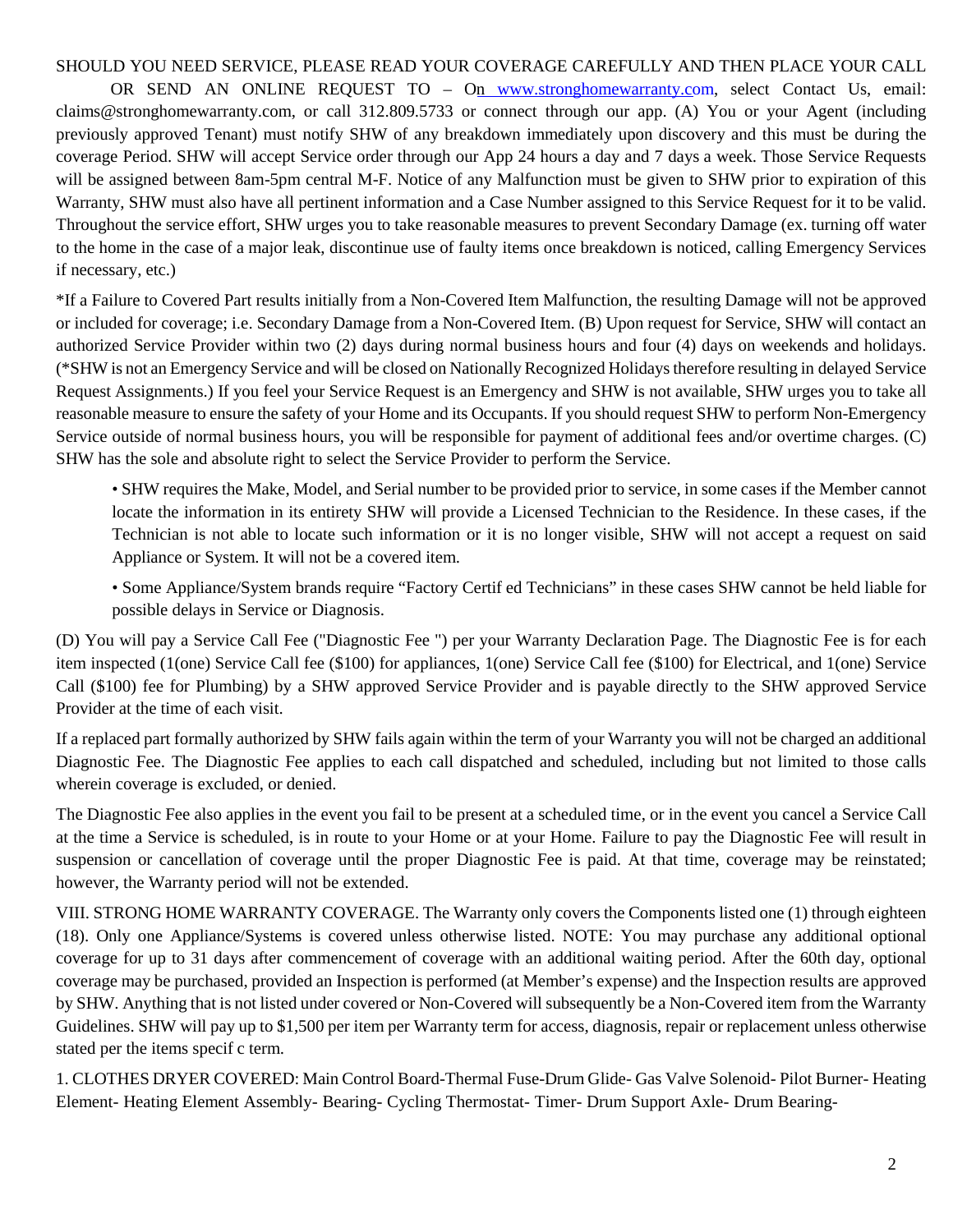Igniter- Drive Belt- Thermistor- Idler Pulley- Idler Assembly- High Limit Thermostat- Surface Limit Control- Power Pack-Blower Wheel-Flame Sensor- Drive Motor- Rotary Switch- Snap Retaining Ring.

NON-COVERED: Drum, Seals, Gaskets, and Maintenance.

\*Please refer to Limits of Liability for higher end/professional grade equipment.

2. CLOTHES WASHER COVERED: Main Control Board-Motor Coupling- Drain Pump- Agitator Repair Kit- Spanner Wrench- Water Inlet Valve- Clutch- Retainer- Shock Dampening Device- Shock Absorber- Wigwag- Drive Belt-Suspension Spring- Shipping Bolt- Tub to Pump Hose- Tub Bearing- Idler Assembly- Drive Block- Drive Bell- Drain Hose-Mounting Clip- Suspension Rod- Suspension Spring- Shift Actuator- Rotor Position Sensor- Belt Kit- Snubber Pad- Lid Switch.

NON-COVERED: Tub, Seals, Gaskets, Spider Bracket. Overloading.

\*Please refer to Limits of Liability for higher end/professional grade equipment.

3. KITCHEN REFRIGERATOR NOTE: Must be located in the kitchen. COVERED: Main Control Board-Condenser- Motor-Condenser Fan Motor- Thermistor- Closing Cam- Electronics Circuits- Compressor- High Limit Thermostat- Temperature Control Thermostat- Temperature Sensor- Defrost Thermostat- Defrost Heater Assembly- Drive Motor- Defrost Timer-Evaporator Fan Motor- Clip- Snap Retaining Ring- Start Relay- Damper Control Assembly-Fan Blade- Start Device.

4. ICE MAKER COVERED: All Components and Parts which affect the primary function of the Ice-Maker.

NON-COVERED: Touch Panel/Display - Dispenser -Ice Crusher -Removable Parts - Water Lines – Leaks – Filters \*SHW will pay up to \$500.00 per Warranty Terms.

5. WATER HEATER (Gas and/or Electric) Limited to one unit COVERED: (One unit) Gas Valve- Main Burner- Pilot Burner-Thermocouple- Regulator- Standard Thermostat- High Limit Thermostat- Manifold- Electrical Heating Element- Spark Electrode- Igniter- Pilot- Heating Element- Switch- Gas Burner- Anode Rod- Overload Protector- Flame Sensor- Gas Valve Assembly- Temperature- Regulator- Dip Tube- Drain Valve- Air Diverter- Relay- Flow Sensor.

NON-COVERED: Main, Holding or Storage Tanks – Noise -- Sediment – Fuel Storage Tank and Energy Conservation Unit - Commercial Grade equipment and units exceeding 75 gallons - Tankless Water Heaters unless separately added to Warranty at the time of purchase. \*SHW will pay up to \$1,000.00 per Warranty Terms.

6. OVEN/RANGE/STOVE/COOKTOP (Gas or Electric; Built-in or Freestanding). COVERED: Bake Element- Element Receptacle and Wire Kit- Valves- Sensors- Spark Electrode- Surface Element Switch- Coil Surface Element- Surface Burner-Element Receptacle and Wire Kit- Oven Control Board- Temperature Sensor- Manifold Transformer- Sensor – Diode.

NON-COVERED: Any failure that arises during the "Self-Cleaning" Function of your unit. Glass. NOTE: Sensi-Heat Burners will only be replaced with Standard Burners. Only one Oven is covered unless Double Oven addition is added on at the time of purchase, an additional fee is paid and listed in additional coverages per the Declaration Page.

\*Please refer to Limits of Liability for higher end/professional grade equipment.

7. DISHWASHER COVERED: Heating Element- Pump- Drain Valve- Motor Assembly- Timer- Float Switch- Inter Valve-Internal Hoses- Thermal Fuse- Washer Arm Bearing, Control Board, Touch Panel.

NON-COVERED: Front Panel.

\*Please refer to Limits of Liability for higher end/professional grade equipment.

8. GARBAGE DISPOSAL COVERED: The Components and Parts of entire Unit. Upon failure, SHW will allocate the cost of the new Unit directly to the Homeowner.

NON-COVERED: New Unit Installation - Diagnosis - Problems and/or Jams caused by Bones, Glass, Misuse, or Foreign Objects. \* SHW will pay up to \$125.00 per Warranty Terms.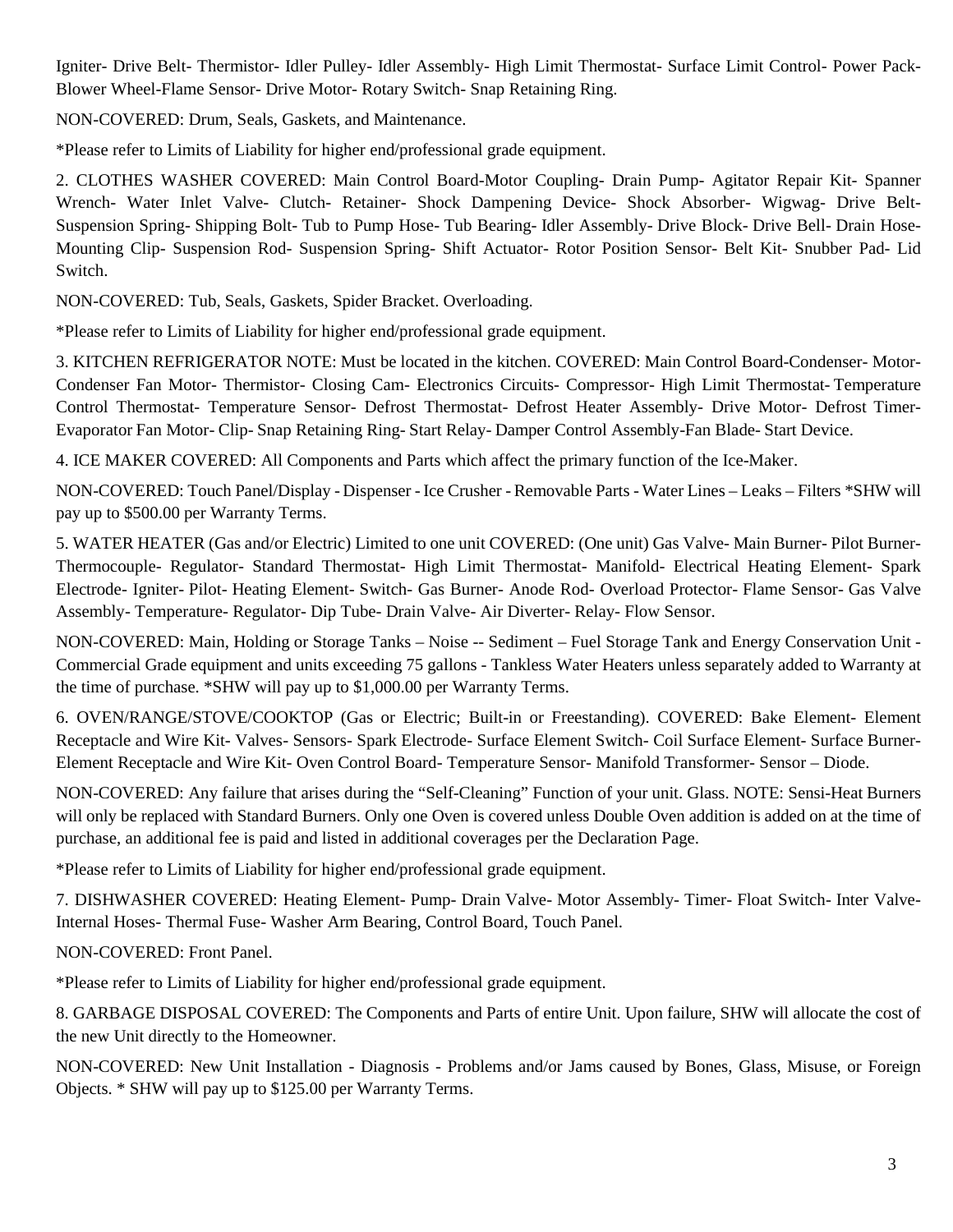9. GARAGE DOOR OPENER COVERED: 2 Units-Garage Door Opener Motor- Capacitor- Garage Door Opener Gear and Sprocket Assembly- Helical Gear- Limit Switch- Receiver Logic Board- Chain Spreader.

NON-COVERED: Springs, Tracks, Belts, Safety Sensors. \*SHW will pay up to \$500.00 per Warranty Terms.

10. BUILT-IN MICROWAVE COVERED: All Components and Parts, except:

NON-COVERED: Touch Panel/Display - Doors – Seals - Hinges - Handles - Door Glass - Lights - Interior Linings - Trays - Clocks - Shelves - Portable or Countertop Units - Meat Probe Assemblies - Rotisseries. \*SHW will pay up to \$1000.00 per Warranty Guidelines, an additional Diagnostic Fee of \$100.00 will be applied if removal of the Unit is necessary for complete Diagnosis or Age Verif cation.

11. AIR CONDITIONING/COOLER Limited to two units. Coverage available on Air Conditioning Units up to a 5 ton capacity and designed for Residential use. Coverage applies to ducted units only. COVERED: Electric Units below 21 SEER-Condenser- Defrost Heating Element- Standard Thermostat- Fuse-Relay- Transformer-Blower Motor-Compressor- Capacitor-Dual Capacitor- Semi Conductors- Main Control Board- Evaporator Coil- Cold Coil-Timer-Fan Control- Bearings-Fluid Pump-Electrodes- Electronic Circuits-Rectifiers. \*SHW will pay up to \$25.00 per pound for Refrigerant, Maximum limit 10 pounds limited to a one-time occurrence. Members are responsible for payment of any costs more than \$25.00 per pound. \*Standard Thermostat shall not exceed cost of \$80.00. \*Per EPA standards Freon (R-22) will become obsolete circa January 1, 2020. When Freon (R-22) is phased out, it will be the Member's responsibility to upgrade all equipment to Federal or State code to be covered. On Jan. 1, 2020, The R-22 phase out mandates that R-22 refrigerant will no longer be manufactured. At this point SHW will only include coverage for equipment which utilizes environmentally friendly R-410A refrigerant. \*SHW will pay up to \$2,000.00 per Warranty Terms.

NON-COVERED: Gas Air Conditioning Systems - Condenser Casings - Registers and Grills - Filters - Electronic Air Cleaners - Window Units - Non-Ducted Wall Units - Water Towers - Humidifiers - Improperly Sized Units - Chillers - All Exterior Condensing, Cooling and Pump Pads - Roof Mounts, Jacks, Stands or Supports - Condensate Pumps - Cost for Crane Rentals - Air Conditioning with Mismatched Condensing Unit and Evaporator Coil - Improper use of Metering Devices - Thermal Expansion Valves - Refrigerant Conversion - Leak Detections - Water Leaks - Drain Line Stoppages - Maintenance – Recapturing of Freon- Noise- Addition of Freon on Pre-Existing Failure.

12. HEATING SYSTEMS OR BUILT-IN WALL UNIT Limited to two units. Main source of Heat to home up to 5 (five) ton capacity and designed for Residential use. Coverage applies to ducted units only. Units below 21 SEER Units- Forced air, Heat pumps, Ducted Built-in Heater Boiler (Gas or Steam). COVERED: Power Switch-Wire Terminal-Independent Solenoid-Junction Box- Thermostat Control- Pilot and Thermocouple- Drain Cock-Burners- Main Burner- Limit Control- Pilot Burner-Flame Spreader- Regulator- Standard Thermostat- Manifold- Fuse- Transformer- Relay- Igniter- Sensor- BlowerMotor-Power Pack- Bearings- Pulleys- Fan Control- Low Water Cut off- Coupler- Motor- Pressure Gauge- Pressure Control- Heat Coil/Element – Control Board.

NON-COVERED: Non-Ducted Wall Units- External Boiler Components-All Components and Parts relating to Geothermal, Water Source Heat Pumps including: Outside or Underground Piping, Components for Geothermal and/or Water Source Heat Pumps, Re-drilling of Wells for Geothermal and/or Water Source Heat Pumps, and Well Pump and Well Pump Components for Geothermal and/or Water Source Heat Pumps. Access - Radiators or Valves - Baseboard Casings - Radiant Heating –Cracked Heat Exchangers- Dampers - Valves - Fuel Storage Tanks - Portable Units - Solar Heating Systems - Filters - Line Dryers and Filters - Oil Filters, Nozzles, or Strainers - Registers - Backf ow Preventers - Evaporator Coil Pan – Primary or Secondary Drain Pans - Grills - Clocks - Timers - Add-Ons for Zoned Systems - Heat Lamps - Humidifiers - Flues and Vents - Improperly Sized Heating Systems - Mismatched Systems Cable Heat (in ceiling) - Calcium Build-Up - Leak Detections - Water Leaks - Drain Line Stoppages – Maintenance. \*Standard Thermostat shall not exceed cost of \$80.00. If the Unit is over 10 years old SHW will use the Depreciation Schedule, if the Repairs outweigh the Value of the Unit.

13. INTERIOR ELECTRICAL COVERED: Interior Wiring- Panel and Sub Panels- Circuit Board- Circuit Breakers.

NON-COVERED: Audio/Video/Computer/Intercom/Alarm or Security Wiring Cable – Circuit Overload- Low Voltage -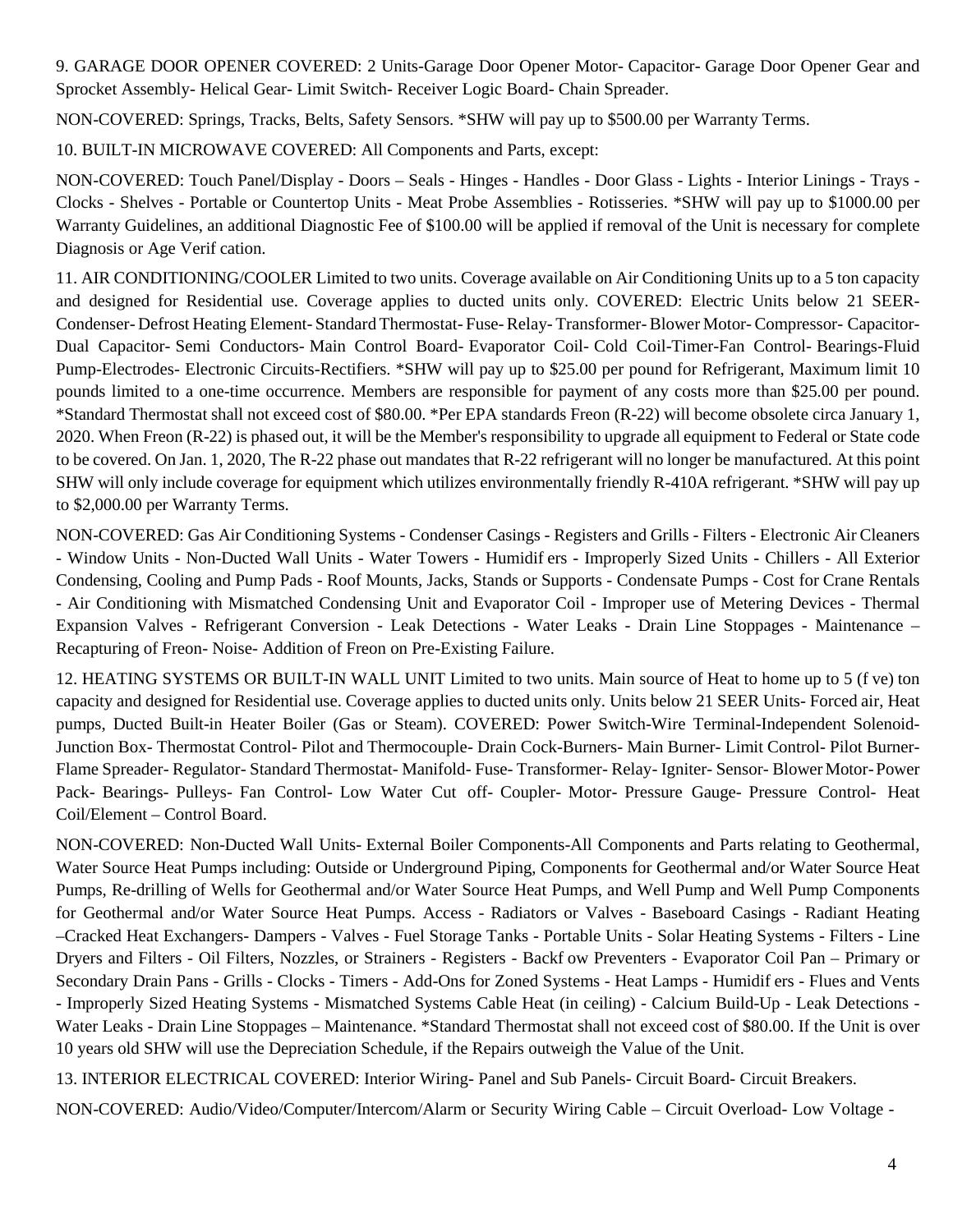Inadequate Wiring - Aluminum Wiring- Broken and/or Severed Wires- Fixtures- Switches- Outlets- Wire Tracing-Smart Home Equipment or Wiring. \* SHW does not assist with upgrades in wiring. \* SHW will pay up to \$500.00 per Warranty Terms.

14. INTERIOR PLUMBING SYSTEM COVERED: Visible Interior Leaks and Breaks of Water Supply Pipes, Drain, Vent and Waste Lines - Dishwasher Supply Line-Toilet Tanks/Bowls (replaced with white Builder's Grade as necessary)-Toilet Wax Ring Seals-Flush Valve-Refill Tube-Ballcock-Flapper-Fill Valve- Overflow Tube, and Diverter Angle Stops- Hose Bibs - P Traps.

NON-COVERED: Piping Failure which includes Collapsed Piping, Freezing or Damage from Roots, Gas Leaks, Slab Leaks, Polybutylene or Quest Piping, Galvanized Drain Lines, Galvanized Piping, Drum Traps, Flange, Filters for Faucets, Fixtures, Cartridges, Valves, Shower Heads & Shower Arms, Pop-Up Assemblies, Bathtubs and Showers, Glass, Shower Enclosures and Base Pans, Bathtubs, Sinks, Toilet Lids and Seats, Cracks, Cabling or Grouting, Whirlpool Jets, Whirlpool Control Panel, Water Softeners, Pressure Regulators, Inadequate or Excessive Water Pressure. Pipes which have failed due to excessive age. Stoppages, Leak Searches. \*SHW will pay up to \$500.00 per Warranty Terms. NOTE: SHW will provide access to Plumbing Systems through Unobstructed Walls, Ceilings, or Floors, only, and will return the access opening to rough finish condition up to \$250.00 which will deduct from Plumbing Limit. SHW shall not be responsible for payment of the cost to remove and replace any Built- In Appliances, Cabinets, Floor Coverings, or other Obstructions impeding access to Walls, Ceilings, and/or Floors. Stoppages (unless added on), Leak Searches, Faucets (unless added on). \*SHW will pay up to \$500.00 per Warranty Terms.

15. FAUCETS COVERED: The Components and Parts of the Faucet. Upon failure SHW will allocate the cost of the new Unit directly to the Homeowner.

NON-COVERED: New Unit Installation - Diagnosis – Physical Damage – Units under Manufacturer Warranty. \* SHW will pay up to \$150.00 per Warranty Terms.

16. INTERIOR PLUMBING STOPPAGES COVERED: Unobstructed access to stoppage up to 75 ft. from the Access Point, via Snaking System i.e. Sewer Drain Snake.

NON-COVERED: Costs to locate or access Cleanout not found or accessible, or costs with installing Cleanouts, Stoppage caused by Frozen Piping, Collapsed Piping Roots, or Foreign Objects even within the Home's Foundation, Septic Systems. \*SHW will pay up to \$500.00 per Warranty Terms. \*Stoppage clean out will be subject to a \$60.00 Diagnostic Fee per Service Request, Cleanout cannot be guaranteed.

17. DUCTWORK COVERED: All Standard Ductwork throughout the Residence. Attachments to HVAC Units.

NON-COVERED: Ductwork exposed to Outside Elements - Improperly Sized Ductwork - Separation due to Settlement and/or lack of Support-Cleaning. \*SHW will pay up to \$250.00 per Warranty Terms.

18. TANKLESS WATER HEATER COVERED: Heat Exchanger – Computer Boards - Sensors.

NON-COVERED: Timeliness of Hot Water –Thermostat- Insufficient Sized Unit for Home – Piping – Valves (Gas only) – Maintenance.

#### **IV. NON COVERED ITEMS**

List of items that are not included for coverage under this Warranty. Please read your Declaration Page carefully and insure any additions you added are listed. Only one Appliance/System is covered unless otherwise listed.

A. POOL AND/OR SPA EQUIPMENT (Salt Water/Chlorinated) Shared B.

WELL PUMP (Main Source of Water to the Home)

C. SUMP PUMP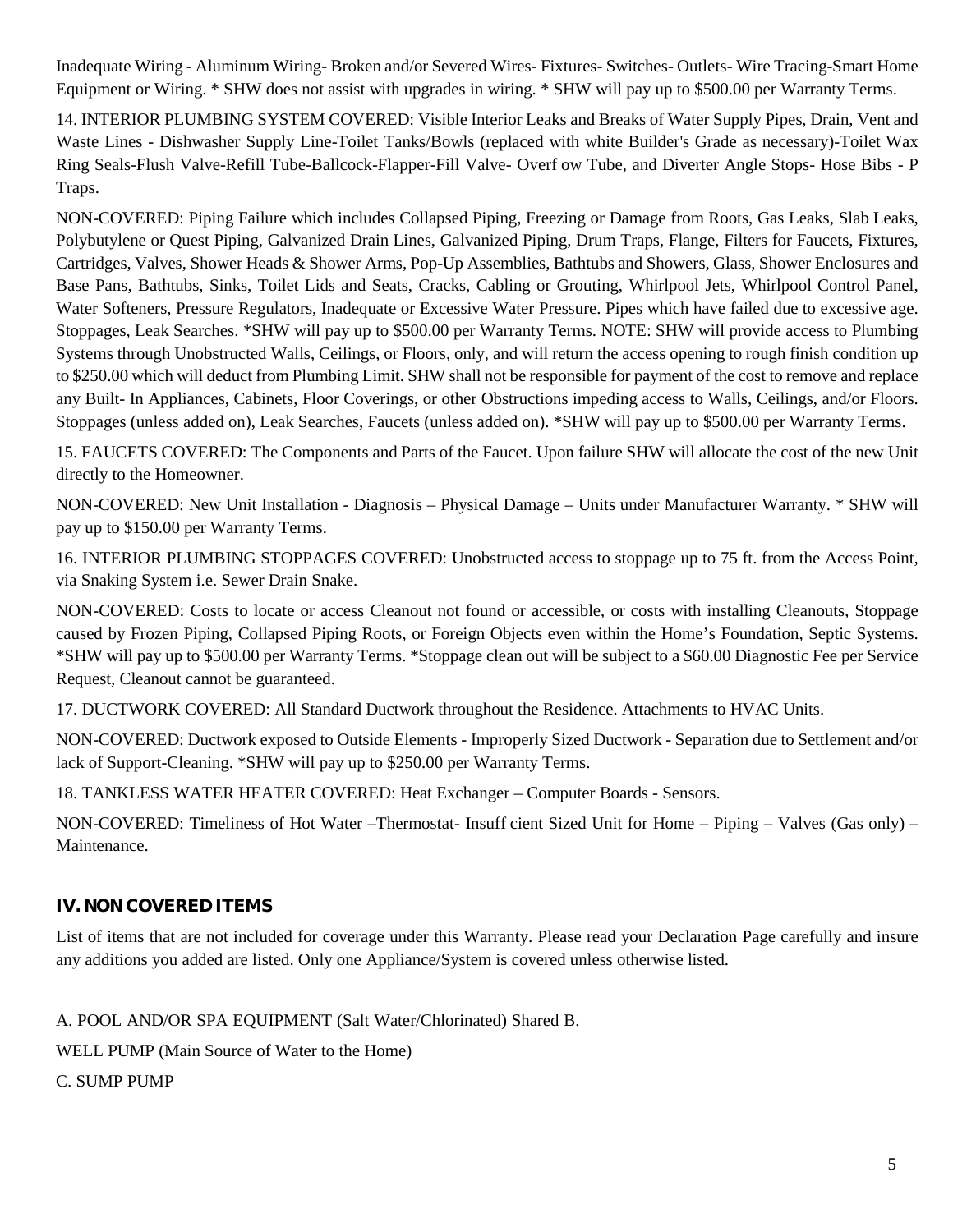E. STAND ALONE FREEZER COVERED F. SECOND REFRIGERATOR COVERED G. SEPTIC SYSTEM COVERED H. HOT WATER DISPENSER COVERED F. DUCT WORK

# **V. LIMITATIONS OF LIABILITY**

#### A. GENERAL LIMITATIONS

1. If your Warranty is financed and your Service Request exceeds the amount you have paid in you will be required to pay the entire balance remaining before the repair is done. If your Warranty is past due on the monthly payment, you will be subject to a \$10.00 late fee. If your Warranty is cancelled you will be responsible for the total amount of claims paid by SHW and this will be deducted from any refund amount.

2. The following are not covered during the Warranty Term; (i) Malfunction or Improper Operation due to Rust or Corrosion of all Systems and Appliances, (ii) Collapsed Ductwork, (iii) Known or Unknown Pre-Existing Conditions.

3. In the event a Realtor arranged the transaction your coverage begins after payment is processed by SHW. The Administrator reserves the right to request a copy of an Inspection Report or a Maintenance Report for Covered Item.

4. SHW is not responsible for the repair of any Cosmetic Defects or Performance of Routine Maintenance.

5. Electronic or Computerized Energy Management or Lighting and Appliance Management Systems, Solar Systems and Equipment are not covered.

6. SHW is not liable for Service involving Hazardous or Toxic Materials including but not limited to Mold, Carbon Monoxide, Lead Paint, or Asbestos, nor Costs or Expenses associated with Refrigerant Recovery, Recycling, Reclaiming or Disposal. SHW is not liable for any failure to obtain timely service due to conditions beyond its control, including, but not limited to, Labor Diff culties or Delays in Obtaining Parts or Equipment.

7. SHW is not liable for repair of conditions caused by Chemical or Sedimentary Build-Up, Rust or Corrosion, Mildew, Mold, Misuse or Abuse, Failure to Clean or Maintain as specified by the Equipment Manufacturer, Missing Parts, Structural Changes, Fire, Freezing, Electrical Failure, Electrical Shorts or Power Surge, Water Damage, Lightning, Mud, Earthquake, Soil Movement, Soil Settlement, Settling of Home, Storms, Accidents, Pest Damage, Acts of God, or Failure due to Excessive or Inadequate Water Pressure.

8. SHW is not liable for repairs related to Costs of Construction, Carpentry or other Incidental Costs associated with Alterations or Modifications of Appliances, Components, or Installation of different Equipment and/or Systems. SHW is not responsible for providing Upgrades, Components, Parts or Equipment required due to the incompatibility of the Existing Equipment with the Replacement System, Appliance or Component/Part, including but not limited to efficiency as mandated by Federal, State or local Governments.

9. Anything that is not listed under Covered or Non-covered will subsequently be a Non-covered Item from the Warranty Guidelines.

#### **B. MAINTENANCE**

1. SHW is not liable for Normal or Routine Maintenance Failure to perform Normal or Routine Maintenance. A prior satisfactory Annual Maintenance record from a Licensed Technician will be required before accepting a Request for Service on your HVAC System and/or Tankless Water Heater. Annual is defined as 12 Calendar Months or less. \*If a Failure is discovered during your Annual Maintenance Check-Up, you will be required to provide prior proof of a Satisfactory Maintenance Check-Up within the last 12 months to receive Service.

2. SHW is not liable for repairs caused by misuse, abuse, or failure to maintain manufacturer's specified maintenance for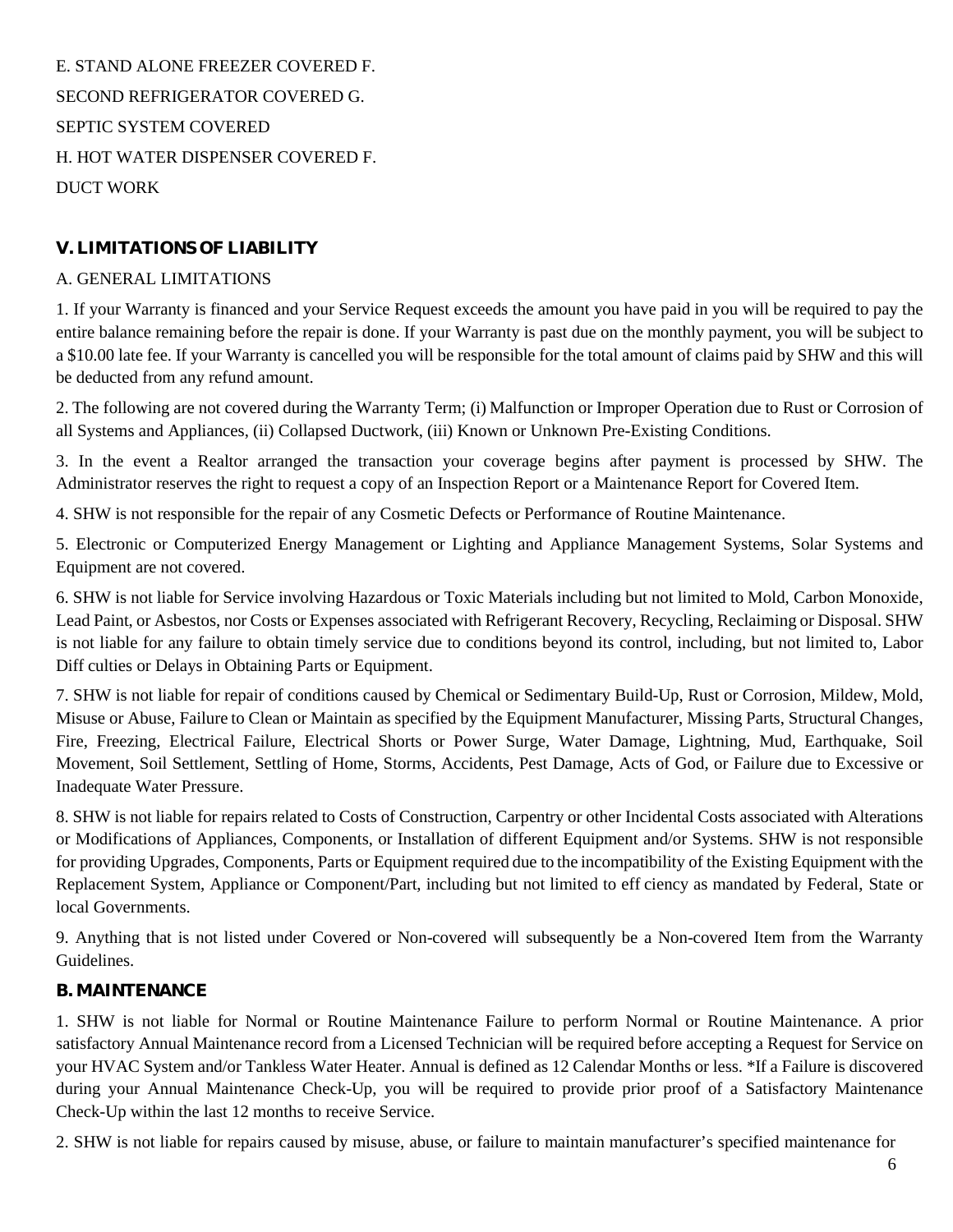items such as, but not limited to: coil cleaning, filtration changes, water heater flushing, consumable component replacement, proper refrigerant levels, or lubrication. This Warranty does not cover "cleaning" of any parts or equipment.

# **C. ACCESS AND CLOSING**

1. SHW is not responsible for providing access to or closing access from any covered item which is concrete-encased or otherwise obstructed or inaccessible.

2. SHW shall not be responsible for payment of the cost to remove and replace any Built-In Appliances, Cabinets, Floor Coverings, or other Obstructions impeding access to Walls, Ceilings, and/or Floors.

### **D. DISPOSAL**

1. You may be charged an additional fee by the Service Provider to dispose of an Old Appliance, System, or Component, including, but not limited to the following items: Condensing Units, Evaporator Coils, Compressors, Capacitors, Refrigerators, Freezers, Water Heaters, and any System or Appliance which contains Dangerous or Hazardous Materials.

### **E. DETERMINING VALUE OF SYSTEMS OR APPLIANCES**

1. Appliances and Systems experiencing Mechanical Wear Out overtime or the Cost of Repair may exceed the Value of the System or Appliance: in these cases, the following Guidelines will be implemented to provide a Replacement Allowance. For Appliances, Water Heater, and Additional Items 5 years or older SHW will use a Guide for a Prorated amount based on age. For HVAC Systems (10 years or older), SHW will use a Guide for a Prorated amount based on Age.

2. SHW has the sole right to determine whether a Covered System or Appliance will be repaired or replaced based on Value. SHW is responsible for Replacement or Value Evaluation based on Equipment of similar Features, Capacity, and Efficiency, but not for Matching Dimensions, Brand, or Color.

3. SHW is not responsible for Upgrades, Components, Parts, or Equipment required due to the incompatibility of the existing Equipment with the Replacement System/Appliance/Component/Part thereof as well as new types of Chemical or Material utilized to run the Replacement Equipment including, but not limited to, differences in Technology, Refrigerant Requirements, or Eff ciency as mandated by Federal, State, or local Governments. If parts are no longer available, SHW will offer cash payment in the amount of the average cost between Parts and Labor of the Covered Repair. SHW reserves the right to locate Parts at any time. For the Warranty period, SHW is not liable for Replacement of Entire Systems or Appliances due to Obsolete, Discontinued or Unavailability of one or more Integral Parts. However, SHW will provide Reimbursement for the costs of those parts determined by Reasonable Allowance for the Fair Value of like parts. SHW reserves the right to rebuild a Part or Component, or replace with a Rebuilt Part or Component.

# **F. COMMERCIAL AND PROFESSIONAL GRADE EQUIPMENT**

1. SHW is not liable for the Repair or Replacement of Commercial Grade Equipment, Systems, or Appliances.

2. SHW is not liable for the Repair or Replacement of Commercial Grade Equipment, Systems, or Appliances.

SHW shall pay no more than \$1000.00 in Aggregate for Professional Series or like Appliances such as, but not limited to, High End Brand Names such as Sub Zero, Viking, Wolf, Bosch, Samsung, LG, Jenn-Air, GE Monogram, Thermador, etc.

# **G. SHW RIGHTS**

1. SHW reserves the right to obtain a second opinion at its own expense, you as the Member have the right to receive a second opinion at your own expense, via a Licensed Technician of your choosing, if you do not agree with the first assessment, this must be in writing and submitted for review by SHW.

2. SHW reserves the right to offer Cash Back In lieu of Repair or Replacement in the amount of SHW's actual cost (which at times may be less than retail) to Repair or Replace any Covered System, Component, or Appliance. All items in the Home begin to apply to the Depreciation Schedule at 5 years of age unless otherwise stated in their specific section. You have the right to request a copy of the Depreciation Schedule at any time during your active Warranty or 30-day Waiting Period.

• SHW responsibility for Repairs and/or Replacement will never exceed the Fair Market Value of the Unit, in total,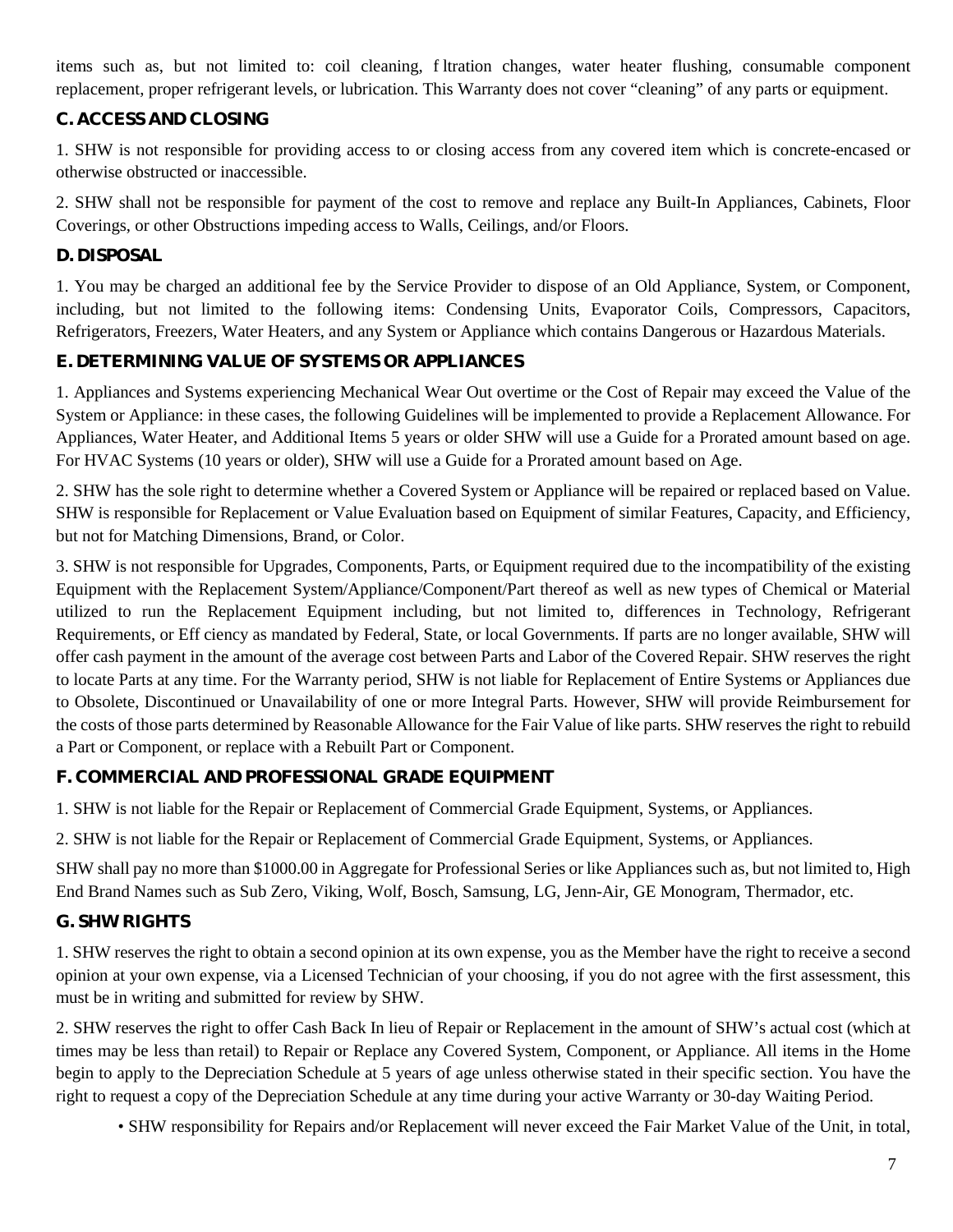per the Depreciation Scale. If the current Fair Market Value of your Unit exceeds the maximum Payout Limit per the Warranty Terms, SHW will not allocate more than the specified limit per item, per Warranty.

• If the Cost of Repair outweighs the current value of your unit, SHW has the right to offer the remaining value to you in a Cash Buyout Option, instead of performing the Repair, per the Depreciation Schedule.

• Cash in Lieu must be confirmed by you within the timeline of an active account on the residence for funds to be released.

3. SHW is not responsible for any Repair, Replacement, Installation, or Modification of either any Covered System or Appliance arising from a Manufacturer's Recall or Defect of said Covered Terms, nor is SHW responsible for any Covered Item while still under an existing Manufacturers, Distributors, or In-Home Warranty. SHW will not be held responsible for any Part or Labor Costs associated with a Manufacturer Warranty, all Manufacturer covered Breakdowns will initially go through the Manufacturer Service Process if a Warranty is still in place on the unit. The product Manufacturer must be contacted for Service.

4. SHW will not pay for the Repairs or Replacement of any covered Systems or Appliances if they are inoperable because of known or unknown Pre-Existing Conditions, Long Term Failures, Deficiencies and/or Defects.

5. You agree that SHW is not liable for the negligence or other conduct of the Service Provider, nor is SHW an Insurer of Service Provider's performance. You also agree that SHW is not liable for Consequential, Incidental, Indirect, Secondary, or Punitive Damages. You expressly waive the right to all such damages. Your sole remedy under this Agreement is recovery of the cost of the required Repair or Replacement, whichever is less. You agree that, in no event, will SHW's liability exceed \$1,500.00 per Warranty item for Access, Diagnosis and Repair or Replacement, unless otherwise stated.

If SHW approves the Member to obtain their own Licensed Technician please be aware,

• SHW will not reimburse any Member for work done by an Unlicensed Technician.

• SHW will not be held responsible for any Failure to the Home on a System or Appliance that was Repaired or Replaced by an Unlicensed Technician.

• You (the Member) waive all rights to Service on the Appliance or System that was repaired or replaced by an Unlicensed Technician.

6. SHW is not responsible for repairs related to Inadequacy, Lack of Capacity, Improper Installation, Mismatched Systems, Oversized Defect, and any Modification to the System or Appliance.

7. SHW reserves the right to send a Technician at any time. By sending a Technician this in no way constitutes responsibility of Service from SHW.

8. Unless otherwise stated, the aggregated total SHW will pay per Warranty term is \$5,000.00.

#### **VI. MEDIATION AND ARBITRATION**

In the event of a dispute over Service Request(s) or coverage you agree to file a written notification with SHW, Inc. and allow SHW thirty (30) Calendar Days to respond to the Notification. The parties agree to mediate in good faith before resorting to Mandatory Arbitration in the State of Illinois in Metropolitan Chicago, Illinois at a site selected by SHW, Inc. If a dispute arises from or relates to this Agreement or its breach, and if the dispute cannot be settled through direct discussions, the parties agree to try first to settle the dispute by 1 Mediator, the Mediation administered by the American Arbitration Association in the State of Illinois under its Commercial Mediation Rules. If they are unable to arrive at a mediated settlement, they agree to submit all Disputes that are not resolved to Arbitration before the American Arbitration Association in accordance with its Commercial Arbitration Rules Illinois in Metropolitan Chicago, Illinois at a site selected by SHW, Inc. If the Parties agree, the Mediator involved in the Parties' Mediation can serve as the Arbitrator.

Any award of the Arbitrator against SHW cannot exceed \$1,500.00 per Service Request or Aggregate. You expressly waive all Service Requests in excess of, and agree that its recovery shall not exceed, these amounts. Any such award shall be in satisfaction of all claims by You against SHW. If either Party is required to defend itself in Litigation, Arbitration, or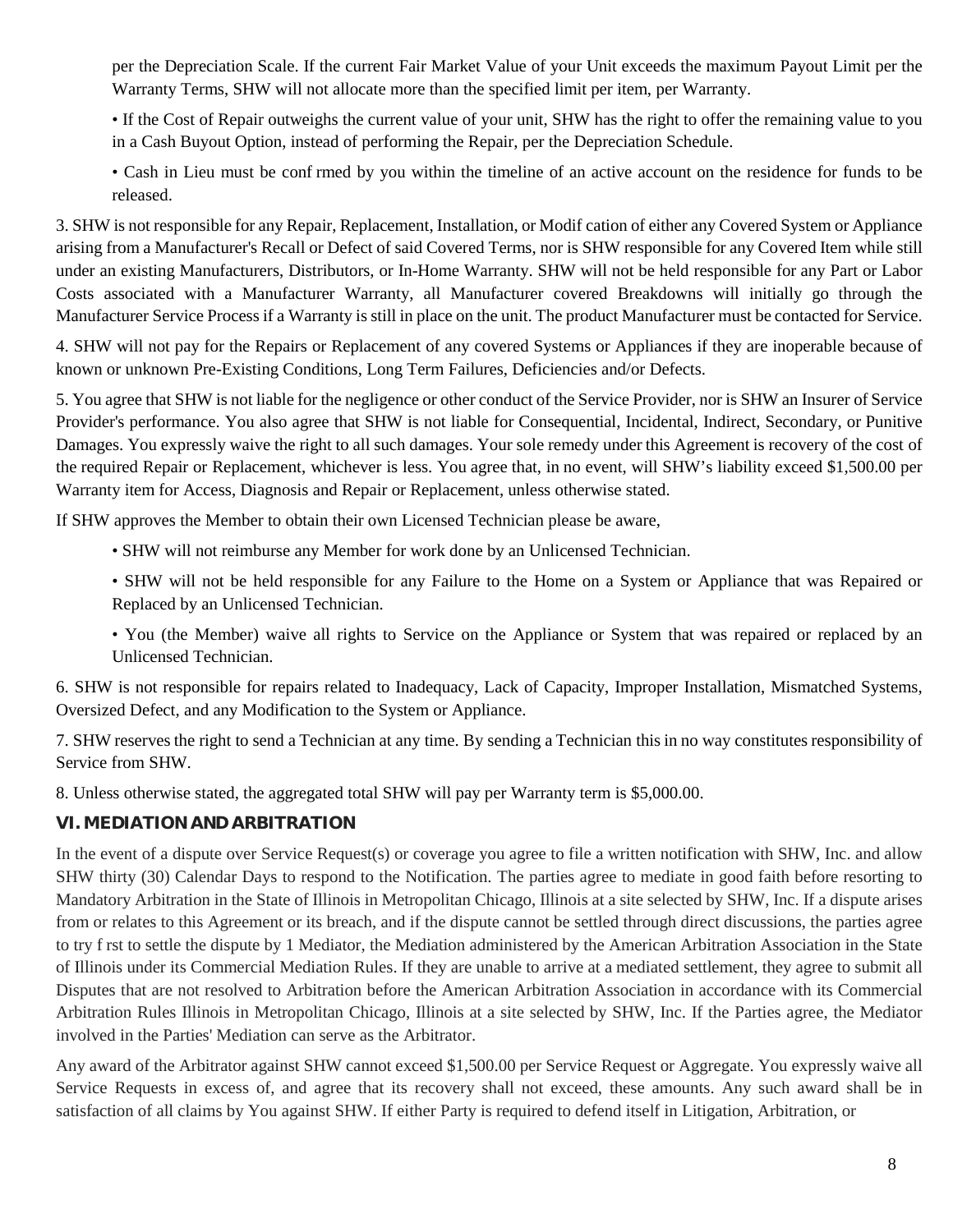otherwise, then the defending party is entitled to recover from the instigating Party the amount of Attorney's' fees and expenses the defending Party incurs in defending the Litigation, Arbitration, or other proceeding unless the instigating Party substantially prevails in the Litigation, Arbitration, or other proceeding. To the extent that the instigating Party seeks monetary relief, to substantially prevail means that the instigating Party must recover at least 35% of whatever that Party is seeking. In the event that you do not comply with this provision and instead file an action in any Court, you agree to pay the costs incurred by SHW, Inc. in hiring a Lawyer in that Jurisdiction.

# YOU EXPRESSLY WAIVE ANY RIGHTS TO LITIGATE ANY ISSUES IN ANY COURT, TO HAVE A JUDGE OR JURY DECIDE YOUR CASE, AND AGREE THAT MEDIATION AND ARBITRATION UNDER THIS PROVISION SHALL BE YOUR EXCLUSIVE REMEDIES.

# **VII. GOVERNING LAW**

This Agreement shall be Governed by and construed in accordance with the Law of the State of Illinois, without regard to its conflicts of Law Rules.

# **VIII. BUILDING AND ZONING CODE REQUIREMENTS OR VIOLATIONS**

(A) SHW will not contract for Services to meet current Building or Zoning Code requirements or to correct for Code Violations, nor will it Warranty for services when Permits cannot be obtained. SHW will not pay for the cost to obtain Permits. (B) Except as required to maintain compatibility with Equipment Manufactured to be 13 SEER and/or 7.7 HSPF or higher compliant, SHW is not responsible for upgrade or additional costs or expenses that may be required to meet current Building or Zoning Code Requirements or Correct for Code Violations. This includes City, County, State, Federal and Utility Regulations and Upgrades required by Law.

**VIV. MULTIPLE UNITS AND INVESTMENT PROPERTIES** (A) If the Warranty is for Duplex, Triplex, or Fourplex dwelling, then every unit within such dwelling must be covered by a SHW Warranty with applicable coverage to apply to common Systems and Appliances. (B) If this Warranty is for a Unit within a multiple Unit of 3 or more, then only items contained within the confines of each individual Unit are covered. Common Systems and Appliances are excluded. (C) Except as otherwise provided in this section, Common Systems and Appliances are excluded.

# **X. TRANSFER OF WARRANTY & RENEWALS**

(A) If your covered property is sold during the term of this Warranty, you must notify SHW of the change in Ownership and submit the name of the new Owner by phoning 312.809.5733 to transfer coverage to the new Owner. (B) You may transfer this Warranty to a new Owner at any time. There is a \$50.00 fee to Transfer Warranty. Once this Transfer is confirmed the new Member will be subject to the most current updated terms, which will be sent to the Member and will reflect with their Warranty number. Any monetary amount used of the limits by the prior Owner will apply to the new Owner of the property.

Transfers do not apply to new Properties. (C) This Warranty may be renewed at the option of SHW and where permitted by State Law. SHW has the sole desecration on if the Warranty will be renewed. (D) All Warranty Terms are renewed automatically 30 days prior to Agreement expiration date unless cancelled within that period by Administrator or Member. Payment information provided initially will be used for all Renewals unless Member provides new information prior to payment date. Coverage ends in the event of non-payment. Your Renewal will not have a 30-day, 100% money back guarantee review period as you are a continued Member, nor will you have another waiting period. (E) If a System or an Appliance was subject to the Cash-out /Buyout Option on the previous Warranty SHW will not include coverage on the same item upon renewal, if the Member purchased a new item after the Cash-out/Buyout was concluded we will include coverage as long as the receipt has been submitted and confirmed.

# **XI. AMENDMENTS AND WAIVERS**

Any provision of this Agreement may be amended or waived, but only if such Amendment or Waiver is in writing and is signed, in the case of an Amendment, by all Parties to this Agreement or, in the case of a Waiver, by the Party against whom the Waiver is to be effective. No failure or delay by any Party in exercising any right, power or privilege hereunder shall